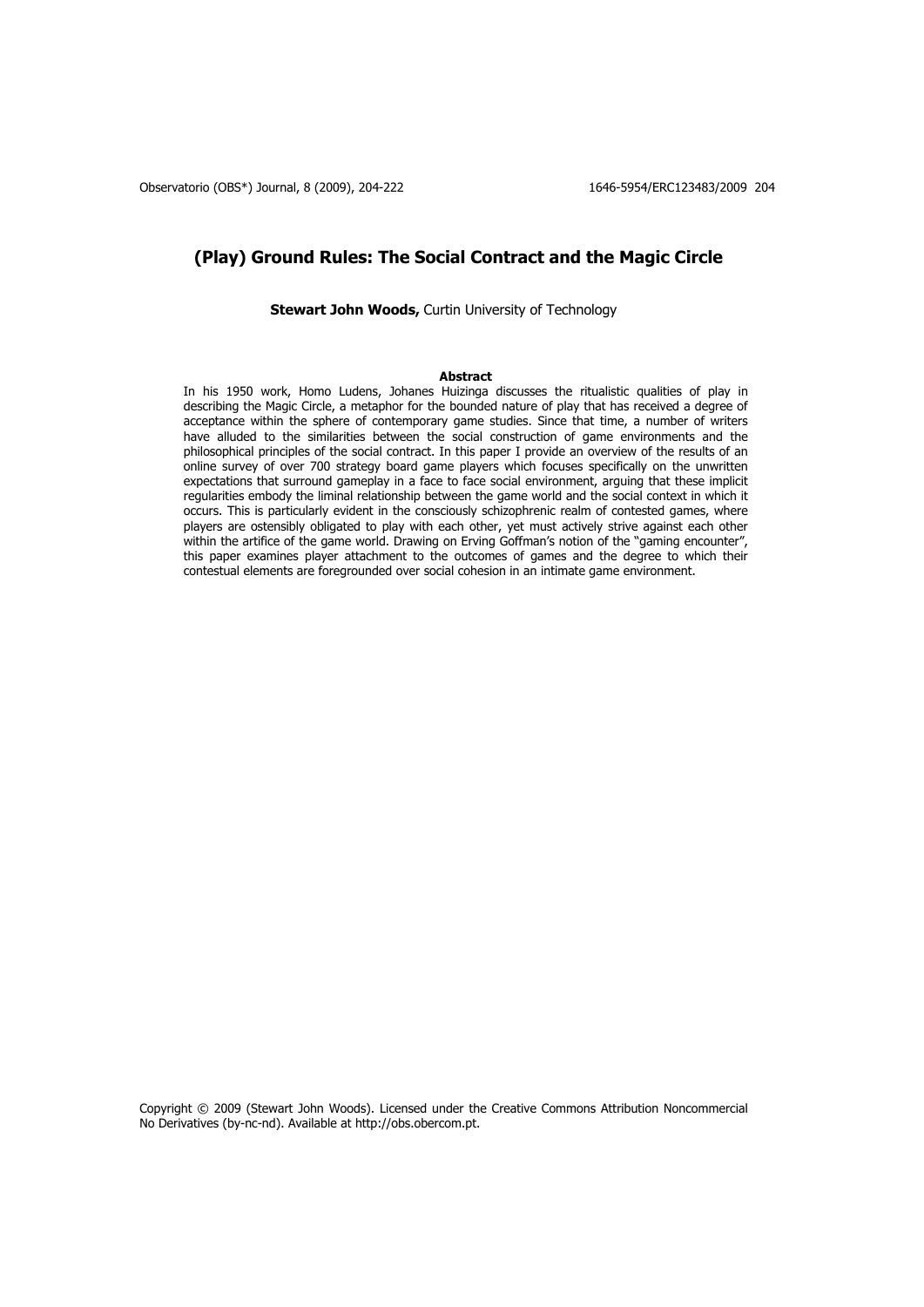## **Introduction**

The notion of the Magic Circle as a defining element of games is one that has been broadly adopted by many theorists and researchers in the area of modern game studies. A summary of these approaches suggests that the magic circle can be seen as operating on three levels; the literal delineating properties of the game state such as space and time, the reconceptualisation of components within the game world and the reconstruction of social relationships within the game space. In this paper, I wish to address the latter aspect, with a view to establishing ways in which players see their own role and that of other participants constrained by the implicit norms which hold sway within the boundary of a competitive social gaming encounter. My interest here in the socially negotiated nature of play is derived from my earlier observation that digital rulesets inevitably codify elements of gameplay that, in a non-digital environment, are more malleable due to the emphasis on player maintenance of the game state within a close knit interpersonal context (Woods, 2007a; 2007b).

In the case of socially competitive play this understanding is further complicated by the need to reconcile the agonistic nature of the game with the social environment of the gaming encounter. Where such games are ostensibly concerned with the pursuit of the various goals of the game as prescribed by the ruleset, the highest order of these goals defines the outcome of the game, in multi-player games generally the winning condition. Since contest play generally allows for only one victor the pursuit of a successful outcome invariably positions players *against* each other in either direct or indirect conflict. Yet, as Matthew Speier notes, social play demands a high degree of competence in terms of situated interaction and the ability to function within an intimate social grouping (1976). Furthermore, in the context of animal play, Marc Bekoff has observed that social play "relies on, and also teaches, trust, cooperation, niceness, fairness, forgiveness, and humility" (2007, p.100). Indeed, in studies of animal play it has long been understood that play serves as a facilitator of social bonding, establishing and reinforcing the social cohesion of participants (Carpenter, 1934). My interest here then, lies in the many implicit rules and social roles that are adopted for the purposes of the game instance and which transform sterile competition into a site for rich communication, offering a nuanced reflection of cultural norms.

In describing the magic circle as a form of social contract Salen and Zimmerman have suggested that, within games "the presence of the other players is important to maintaining the authority of the magic circle, because if a group of players are all obeying the rules, they implicitly police and enforce proper play" (2004, p.269) In this paper I will explore further the way in which the magic circle acts as a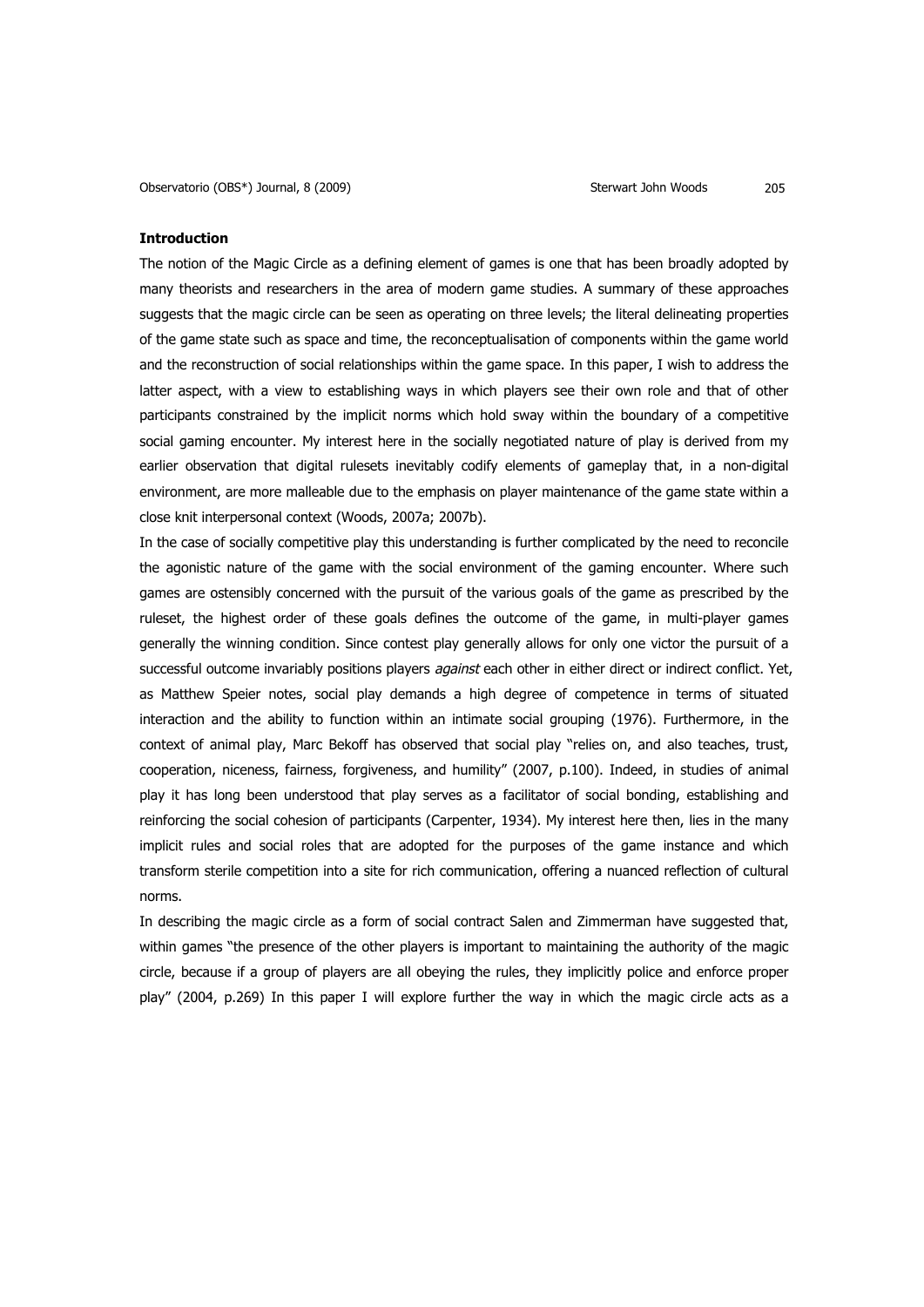constraint upon players in a similar way to the social contract. The essence of the social contract, often traced back to Socrates and further developed by philosophers such as Hobbes and Rousseau, is "the view that persons' moral and/or political obligations are dependent upon a contract or agreement between them to form society" (Friend, 2006) where "in place of the individual personality of each contracting party, this act of association creates a moral and collective body" (Rousseau, 1762).

The suggestion that an unspoken obligation binds the player to a normative performance within a game is not a new one and is reflected in many discussions of the nature of play. In his observations of children, Lev Vygotsky notes that at a certain period in development children acquire the understanding that subjugation to internal impulses during social play often results in the maximisation of pleasure (1976, p.549). Although some writers see this kind of self-regulation in all forms of play, Fabio Paglieri identifies the "crucial element" in the identification of rules as being a sense of social obligation that is established through peer-to-peer negotiation (2005). The idea that players might give up a sense of complete autonomy in order to experience the play of a game is also central to Bernard Suits definition of games, which hinges on the notion that players submit to arbitrary constraints, both implicit and explicit, purely in order to experience the play of the game (1967). Famously, Stephen Sniderman has written on the implicit rules which surround gameplay and which facilitate the perpetuation of the game instance, yet which are not formally codified (1999). Finally, sociologist Erving Goffman also discusses the notion that gaming "encounters" can be seen as reflective of the broader social world in his essay Fun in Games (1961). Although Goffman's work is generally interpreted as exploring the metaphorical essence of the gaming encounter rather than establishing a literal correlation, his work is infused with the idea that the constrained performance of ritual social interactions typical of gameplay closely resembles those that we experience in our everyday lives. Indeed, Goffman's description of the transformative "interaction membrane" which bounds social encounters is, in places, remarkably similar to Huizinga's conception of the magic circle.

On drawing on these ideas, I am not concerned with the play of specific games and player understandings of them, but with the kinds of normative constraints which hold sway over gaming encounters and the ways in which players interpret them. Consequently, for the purposes of this research I have chosen to focus specifically on face-to-face strategy games since their play involves a far greater element of in-game metacommunication than is possible with digitally mediated gameplay. In face-to-face games, players are constantly able to adjust their framework for understanding and negotiating the game experience through the "tone of voice, intonation, gesture, posture, and facial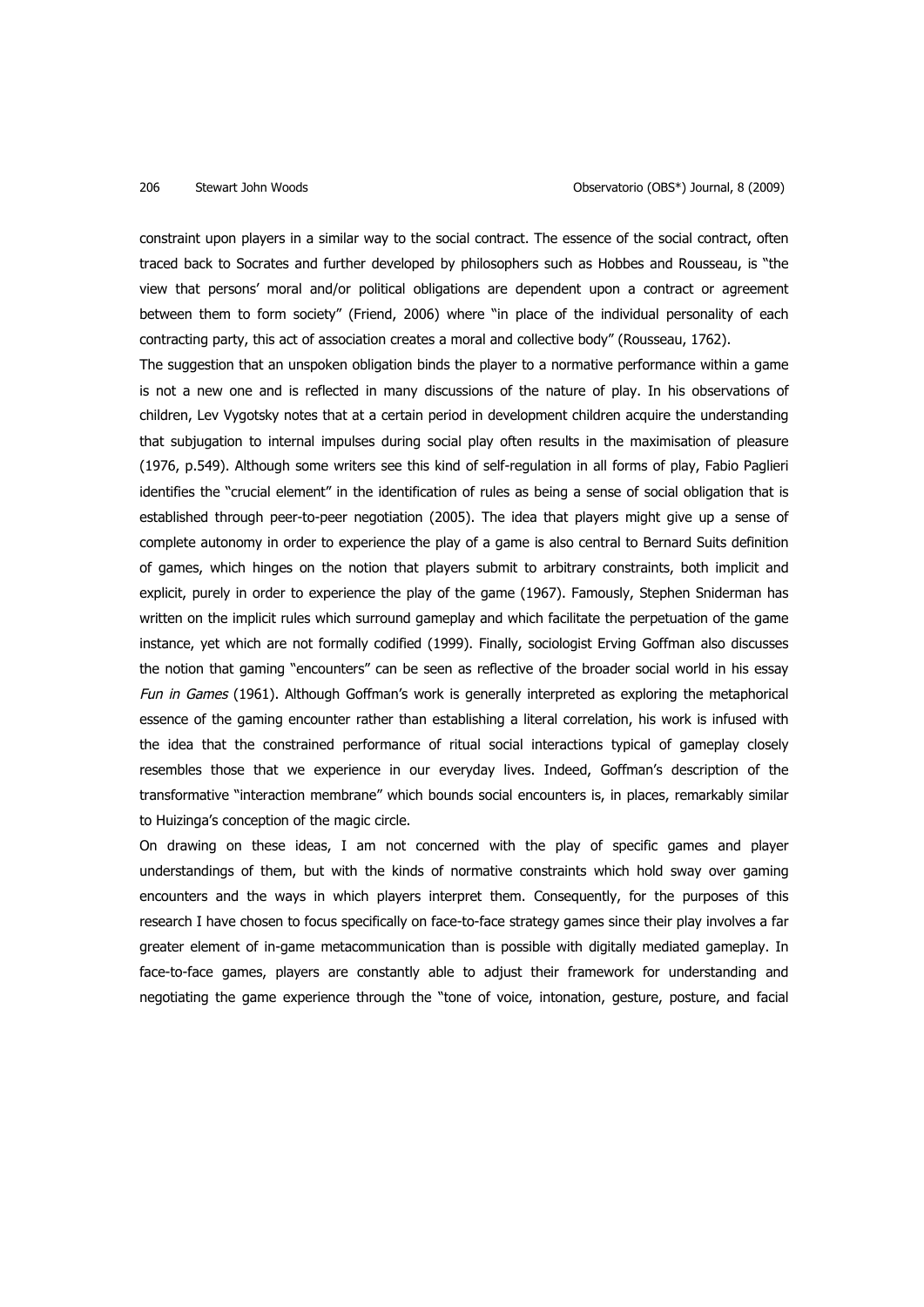expression" (Tyler, 1978, p.408) of other players which characterises the metacommunicative element found in social play. As Goffman observes, face-to-face games "bear differently on one's sense of reality" than do those played at a distance (1961, p.41). This propinquity, along with the emphasis upon social interaction found in contemporary strategy games, makes the modern board game an ideal site for the exploration of ways in which players experience the social nature of gameplay and the expectations that accompany them as they enter the magic circle.

Since this research forms a part of a much larger project investigating various aspects of this particular game culture, a survey format was preferred as the means to discern the attitude players have towards the games they play. Although participant observation might be an appropriate choice for analysing player behaviours, this research is primarily concerned with attitudes and internal understandings of gameplay that often prove difficult to ascertain in this way.<sup>1</sup> In light of this, I conducted an online qualitative and quantitative survey of over 800 players of modern strategy board games in late 2007. Responses were gathered from the popular website Boardgamegeek.com, the newsgroup rec.games.board and a mailing list dedicated to the discussion of European strategy games, Spielfrieks. The average number of responses was between 700 and 750 for each question. The survey was aimed at establishing general demographics of the player base and, further, to draw out the types of expectations players have when entering a game instance. The conclusions drawn from this survey are largely in alignment with my own experiences as a researcher situated within the culture of strategy gaming.

## **Social Strategy Games**

Strategy board games have one of the lengthiest documented histories in studies of games outside of sporting activities. However, as the work of scholars such as R. C. Bell and David Parlett clearly indicates, board games were, until the advent of the printing press and its associated technologies, largely twoplayer abstract games with a focus on directly competitive spatial and positional reasoning (Bell, 1979; Parlett, 1999). With the commercialisation of games that accompanied the industrial revolution and the emergence of proprietary games, however, board games quickly evolved to the multiplayer model that is commonly seen today. In doing so they have, generally speaking, moved away from those games in which "the player's primary concern...is the analysis of geometrical relationships between the pieces"

<sup>&</sup>lt;sup>1</sup> As an example, self-handicapping and deception over intent are particularly difficult behaviours to identify through observation.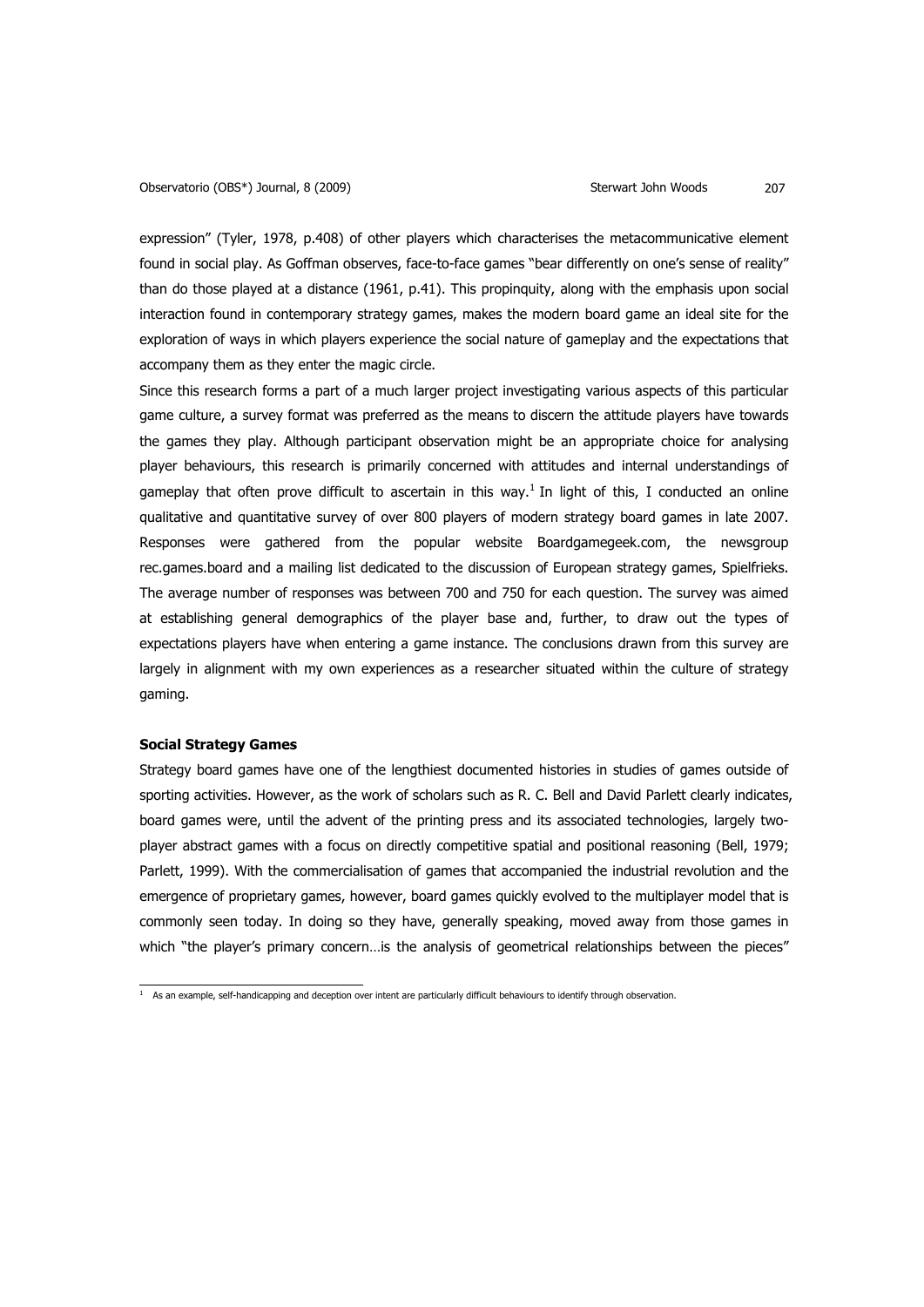(Crawford, 1982, p.5) towards those where play is centred "…in the minds and interactions of the players themselves" (Parlett, 1999, p.7). The most recent form of the strategy game to garner significant interest in English speaking countries is that of the 'Eurogame', a style of strategy game whose generalised traits are located in the gaming culture of post-war Germany. Eurogames (also termed 'designer games') now occupy a significant position in the overall gaming hobby and are considered by gaming writer Greg Aleknevicus to be one of the "four pillars of hobby gaming" (Aleknevicus, 2008). The defining traits of Eurogames are generally cited as manageable playing times, streamlined rule systems which stress strategy and tactics over luck, engaging aesthetics and an emphasis on mechanics which promote social interaction without direct conflict (Pulsipher, 2006). The popularity of these games is reflected in the survey of player preferences, which sees eurogames played at least once a month by 86% of respondents.

The emphasis on social interaction in eurogames is largely derived from the engagement of multiple players and the use of mechanics which often promote temporary collaboration and collusion in the pursuit of mutual goals (Zagal, Rick, & Hsi, 2006). Indeed, in my survey of players, it is this social element which engenders the most enthusiasm in relating the pleasures of the game play experience. Fully 93% of players surveyed cited social interaction as either 'quite important' or 'very important' in their enjoyment of gaming. Of the other player experiences to which pleasure was attributed, only the element of competition (83%) was regarded as a significant factor. Other experiential elements such as mastery, a sense of narrative and the feeling of playing a role were largely dismissed. Overall then, the principle attraction of this form of play arises, not surprisingly, from what Nicole Lazzaro has described as "people fun", the understanding that "games [are] mechanisms for social interaction" (2004). Similarly, when queried about the elements of the game system itself from which pleasure is derived, a principal attraction of these games was found to be either direct (86%) or indirect (79%) player interaction, with only strategic depth (92%) and replayability (96%) garnering higher levels of response. The suggestion that can be gathered from this, and indeed one that is supported by my own experience and discussions with players, is that the popularity of modern strategy games is principally located in their capacity to facilitate social encounters or, to use Chris Crawford's term, the extent to which they provide "social lubrication" (1982, p.20).

Clearly then, multiplayer strategy games serve as a social experience. However, the recognition of agôn2 as another principal pleasure of play highlights the apparent contradiction which is evident in all

<sup>&</sup>lt;sup>2</sup> I refer here to Roger Caillois' use of the term agôn to denote contested games of skill (1961).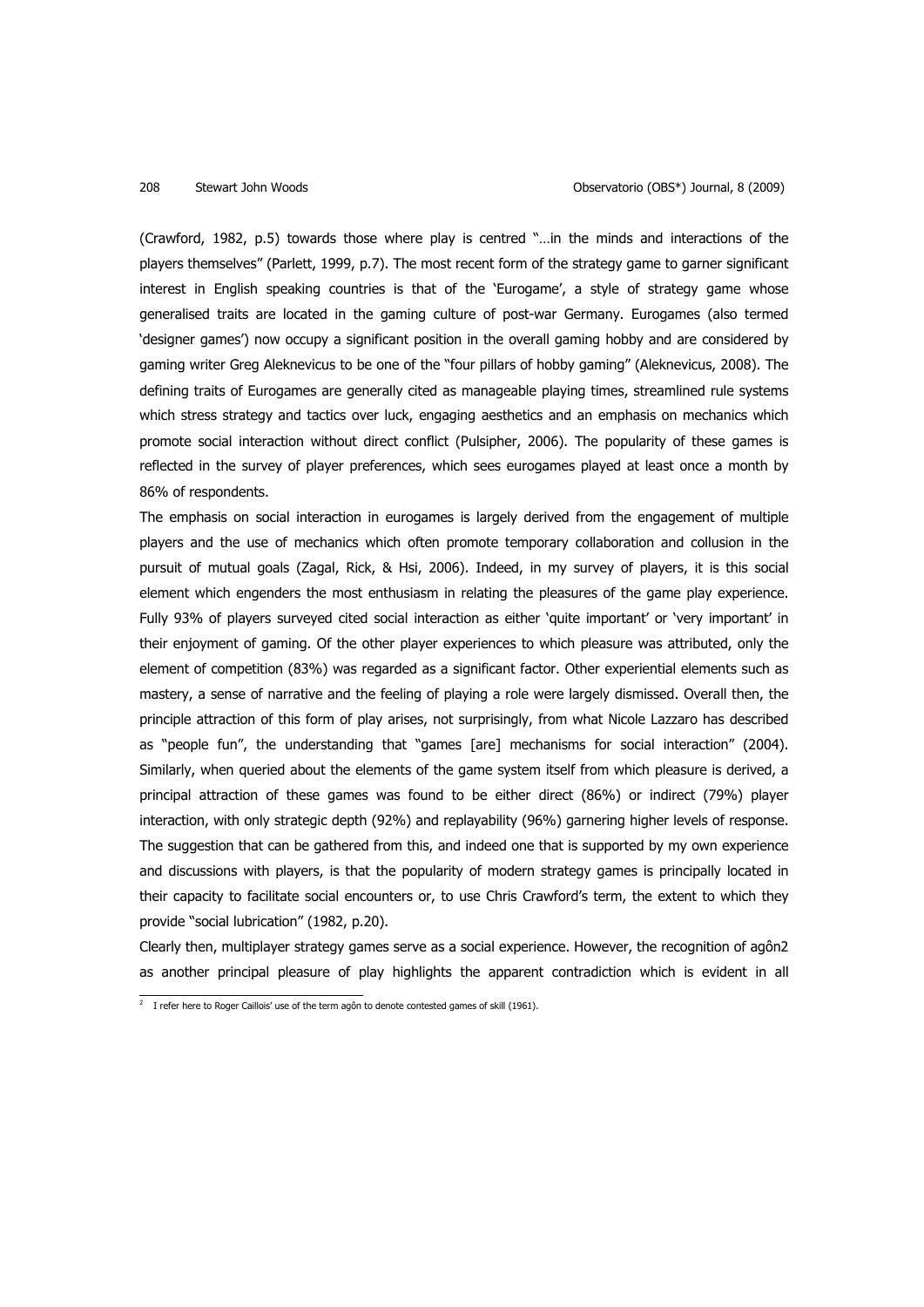competitive games, wherein players agree to abide by a set of rules which enables them to play against each other, yet which demand a degree of civility in execution. In physical activities, the term that describes this self-inhibiting behaviour is that of 'sportsmanship'. In other forms we often hear the term 'fair play' to describe the implicit understandings that govern this social performance. Since my research suggests that board games are most commonly played in the home, it is reasonable to assume that this balance is not enforced by a separate authority but is largely achieved through a self-correcting system of implicit understandings. It is these understandings that are my principal interest in this paper.

## **For the Win**

For game scholars interested in the social dynamics of gaming and of the actual patterns in player behaviour, the general goal-orientedness of players remains a hypothesis which is curiously understudied. (Heide Smith, 2005)

Heartbreaking losses and lucky last minute wins are an important and valued part of my gaming experience not because of the win or loss, but because of the reactions of the participants. (Survey Respondent, 2007)

Competitive games are, ostensibly, about pursuing the various goals of the game as prescribed by the ruleset. The highest order of these goals, the winning condition, serves as the overarching objective towards which players strive in the pursuit of victory. As Jonas Heide Smith observes, this observation appears so trivial that it is often overlooked by game scholars and designers as an a priori assumption (2005). However, the understanding that players pursue this goal exclusively is primarily based upon the postulated existence of an ideal rational player, a stance which has proven particularly problematic in other fields which seek to address the nuances of human activity. Indeed, when such a player position is examined with relation to the games discussed here, it quickly becomes apparent that, within a specific gaming encounter, whilst the goal of the game moves the game forward and provides all players with a shared focus, the notion that pursuit of victory is ultimately the objective of the encounter proves difficult to uphold.

Upon cursory examination, the reaction of players to the question of whether they are actively seeking victory during the play of a game appears relatively stable. 79% of players surveyed were in general or unequivocal agreement with the idea that victory is the goal towards which all players must strive in order to retain the stability of the game system. In many cases these players indicated that to not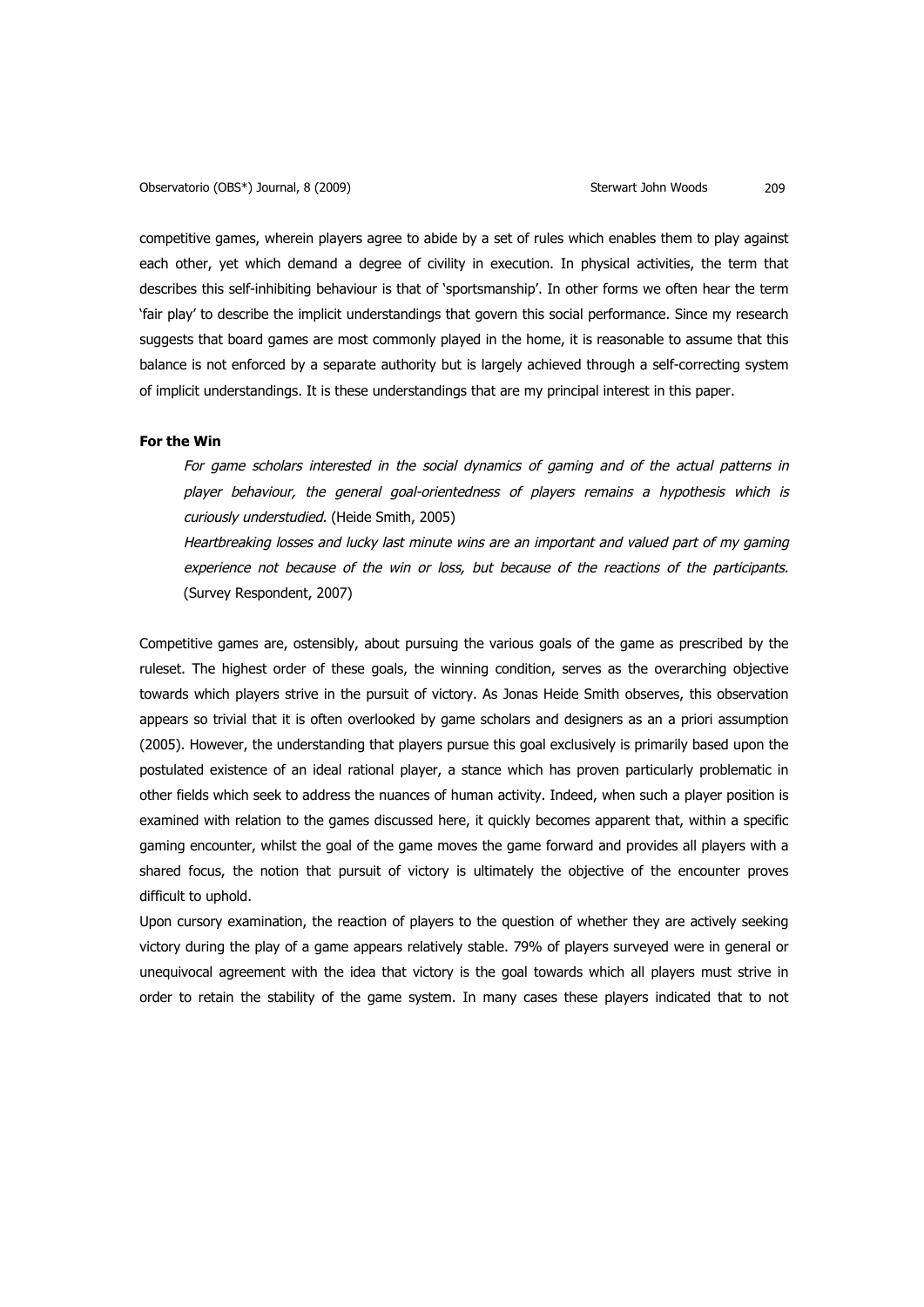pursue success within the game would violate the social contract that the play of a game implies. As one respondent observes, "[t]hat's what makes a game: everybody trying to win. There wouldn't be a game if none would want to win" (Survey Respondent, 2007). So far, so good. The structure of the competitive game that hinges upon this unspoken agreement remains intact and players arrive at the table with a shared understanding as to the purpose of play. However, when we begin to investigate more closely player responses to this question, it is notable that a significant number of respondents indicated that their allegiance to the higher order goal is often context-dependent.

Many players who affirmed the primacy of the pursuit of victory also included qualifying statements that tended to focus on two other elements of the game encounter. The first of these emphasizes the process of play enabled by this goal as being of more importance than the goal itself. As one player states, "[v]ictory gives you a goal to guide you through the game to its conclusion but the getting there is much more interesting to me than the end result". This observation by players is reflective of Suit's understanding that it is the process of play enabled by voluntary subjugation to the rules (including the goals) that defines the nature of the gaming encounter. There is here a conscious awareness of the schizophrenic nature of socially competitive play wherein the arbitrary goals laid down in the rules serve only as a facilitator of the play experience, yet the desertion of these goals renders play of the game inadequate, if not impossible. As one player observes:

A large part of the enjoyment of games stems from the fact that they are a social activity, and the enjoyment is only elevated when everybody is pursuing the same goal. (Survey Respondent, 2007)

A second qualifying trend that emerges from these responses can be identified as the awareness of a shared responsibility to maintain the integrity of the social fabric during the game encounter. A number of players stipulated the potential social consequences of play as being of higher importance than pursuit of the game goals. Of particular note is that group of respondents who did not fully agree that they were usually pursing victory during the course of the game. In these cases, a significant number expressed the belief that the social experience of the gaming encounter constituted the primary consideration in playing the game. As one player states, "[v]ictory is tertiary to socializing". A number of players expressed recognition that, for some individuals, the experience of playing a game unsuccessfully can be emotive enough to threaten the gaming environment and disrupt play. Indeed, in many cases an explicit reference to the norms of a specific group of players was mentioned i.e. what is and what isn't considered acceptable in terms of the relationship between the game encounter and the social one. So,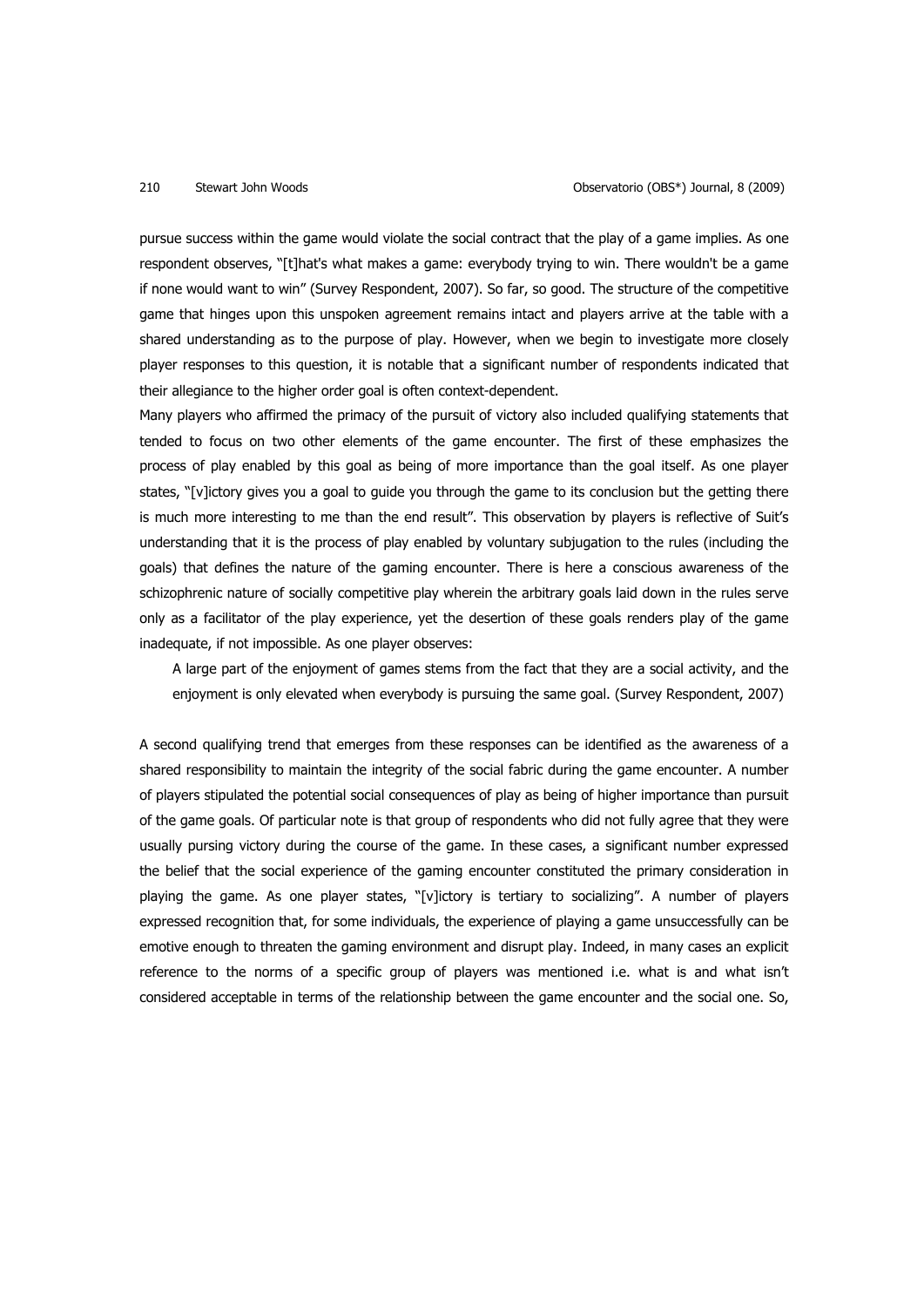initially presented with a simple question of whether they actively pursue victory in a game, players, although agreeing in principle, apparently felt obliged to justify and/or qualify this behaviour.

Further, when asked to consider how much importance they place upon achieving victory as an ends, rather than the means to propel play, the evidence of subjugation through shared intent becomes even more apparent. Whilst 27.7% acknowledged that winning contributed positively to the experience of a game, only 18.6% indicated that this was an important element in their enjoyment of the game encounter. Thus, it becomes clear that most players are aware that enjoyment of the game is largely derived from the pursuit of the first order goal, whilst acknowledging that the achievement of the goal itself does not contribute significantly to this pleasure. From these responses we can draw three implicit understandings which are shared by most, if not all players. Firstly, that the game encounter is held together by an embedded agreement to pursue the highest order goal. Secondly, that the achievement of this goal is of relatively little importance, and thirdly, that the maintenance of shared pleasure and the social fabric of the gaming encounter are often considered more important than either the pursuit or attainment of the goal.

This apparently contradictory relationship between pursuit and attainment of the highest order goal can be summed up in game designer Reiner Knizia's words, "[t]he goal of the game is to win, but it is the goal, not the winning, that is important". Implicit in Knizia's statement and evident in this research is that in social games, there exists a metagame goal that functions as the ultimate purpose of the encounter for the individual, that of deriving pleasure. Furthermore, in social games, the knowledge that this purpose is common to all players requires a degree of trust that each participant in the encounter shares the same understanding of the relative priority of these contributions. To further investigate this relationship between the explicit goal and this social metagoal, players were subsequently questioned as to situations where they would not actively pursue victory and for what reasons. Upon doing so, it can be observed how carefully, if unconsciously, some players balance the explicit rules and the implicit expectation of equality within the encounter.

## **A Higher Goal**

Supreme dedication to a game…may be repugnant to nearly everyone's moral sense. (Suits, 1967) I would not pursue victory if I believe I will hurt someone's feelings by doing so.(Survey Respondent, 2007)

I enjoy playing, they enjoy playing, we all win. (Adams, 2008)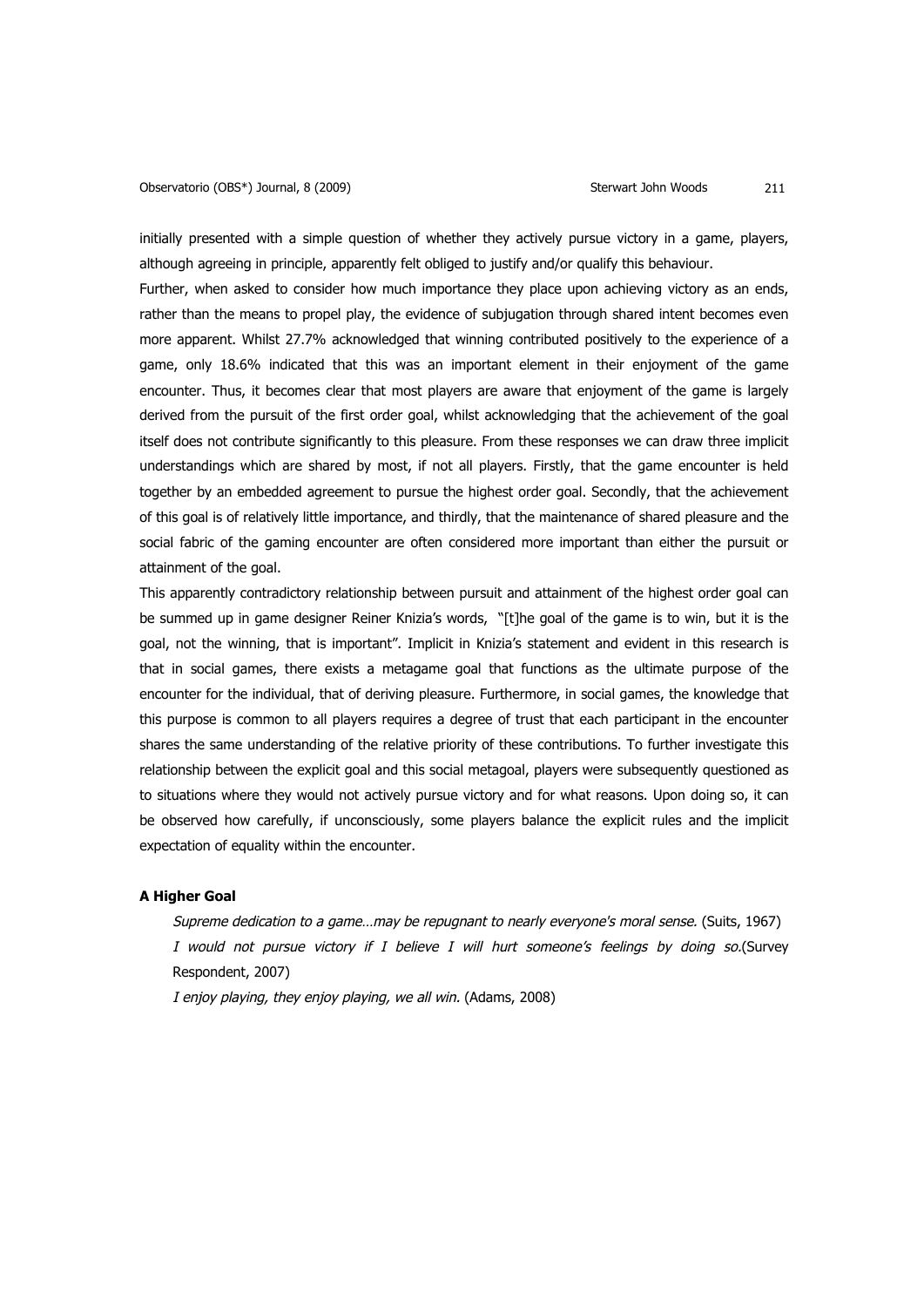Having established that the majority of players are generally pursuing victory during the course of a game, each was then further questioned as to any circumstances under which this would not be the case. The variety of answers is detailed in figure a.



Interestingly, a number of themes emerge from this secondary examination which can be broken down into three key motivations for setting aside the explicit goal of the game. These being those related to the shared encounter, the game itself and the metagame that arises from play.3

The most common reasons cited for abandoning the explicit highest order goal of the game are apparently seated in a conscious desire to improve the gaming encounter for other players. In some cases, such as when playing with children (21.5%) or against inexperienced players (26.4%), this consists of pulling back from optimal play in order to artificially construct a sense of equality in the game. Similar accommodation also occurs when actively teaching a game (20.6%) as one respondent identifies:

In a one on one session when teaching another player to play a game I would deliberately take neutral actions which would prolong the game and provide a more beneficial learning experience to another player. As part of this I would allow the other player to win if they were able to master the basics of the game. This helps in encouraging the player to play again and builds self

 <sup>3</sup> Although intoxication was listed by at least two respondents, I have chosen to not include this for the purposes of clarity.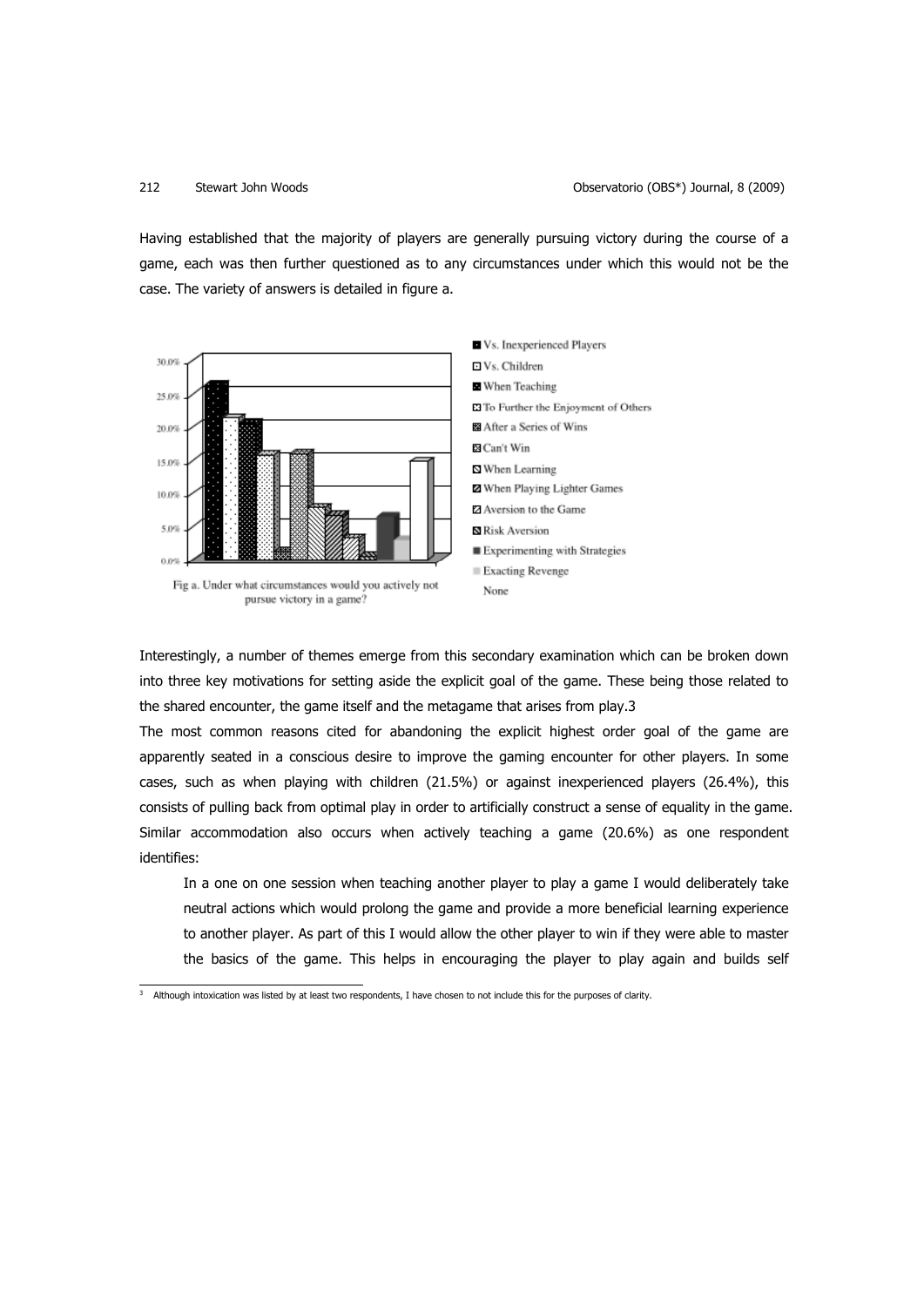confidence in the individual - this could be particularly important if the individual was a younger member of the family or a friend who had no experience of boardgaming. After all who wants to play a game where they get beat every time and the experience of the game was so poor that they were not learning the game and what's more they felt belittled. (Survey Respondent, 2007)

As is suggested here, a number of players describe guiding players through initial plays, pointing out optimal moves and explaining strategic decisions, often with a view to bringing new players into the hobby, an evangelistic attitude which I have found to be typical of strategy gaming culture. Of course, a simple rejoinder to this observation is one that was noted by several players. That is, if players are not actively pursuing victory then they are not "playing the game". Viewed in this light, the player here is not playing the game, but teaching it, a somewhat different activity. Certainly, this would seem to be the case if we define the play of a game through the rational lens of player optimisation and authorial intent. Yet, if we understand the gaming encounter as more than merely the interaction of players with a rule system and begin to embed play in the context of the social fabric which surrounds it, the teaching and learning of the game become a part of the play activity as much as games between our idealised optimisers. Moreover, the artificial reconstruction of the level playing field seems an appropriate response to the differing levels of expertise present in the encounter. It is, in effect, a voluntary handicapping which restores the equilibrium that players have come to expect from competitive play.

This voluntary handicapping in the form of non-optimal plays does not only extend to teaching and learning scenarios. A proportion of players (15.9%) attest to de-prioritising the goal of victory specifically in order to further the pleasure experienced by the group or particular individuals within it. Most commonly, this scenario involves the degree to which players exert themselves when set against the perceived need to ensure that the play remains pleasurable for all involved. For example:

If I see a player having trouble understanding a part of the game or having a run of bad luck, I will play down to their level to keep them interested, involved, and happy. I will make moves that I know will hurt me and help them. (Survey Respondent, 2007)

…if the win would utterly crush the opponent. I enjoying winning by narrow margins, thus allowing all players to have an enjoyable experience. (Survey Respondent, 2007)

Still another example of this altruistic concern can be seen in those players who withdraw optimal effort after a series of wins. Interestingly, this can be contrasted with Jonas Heide-Smith's research on goals in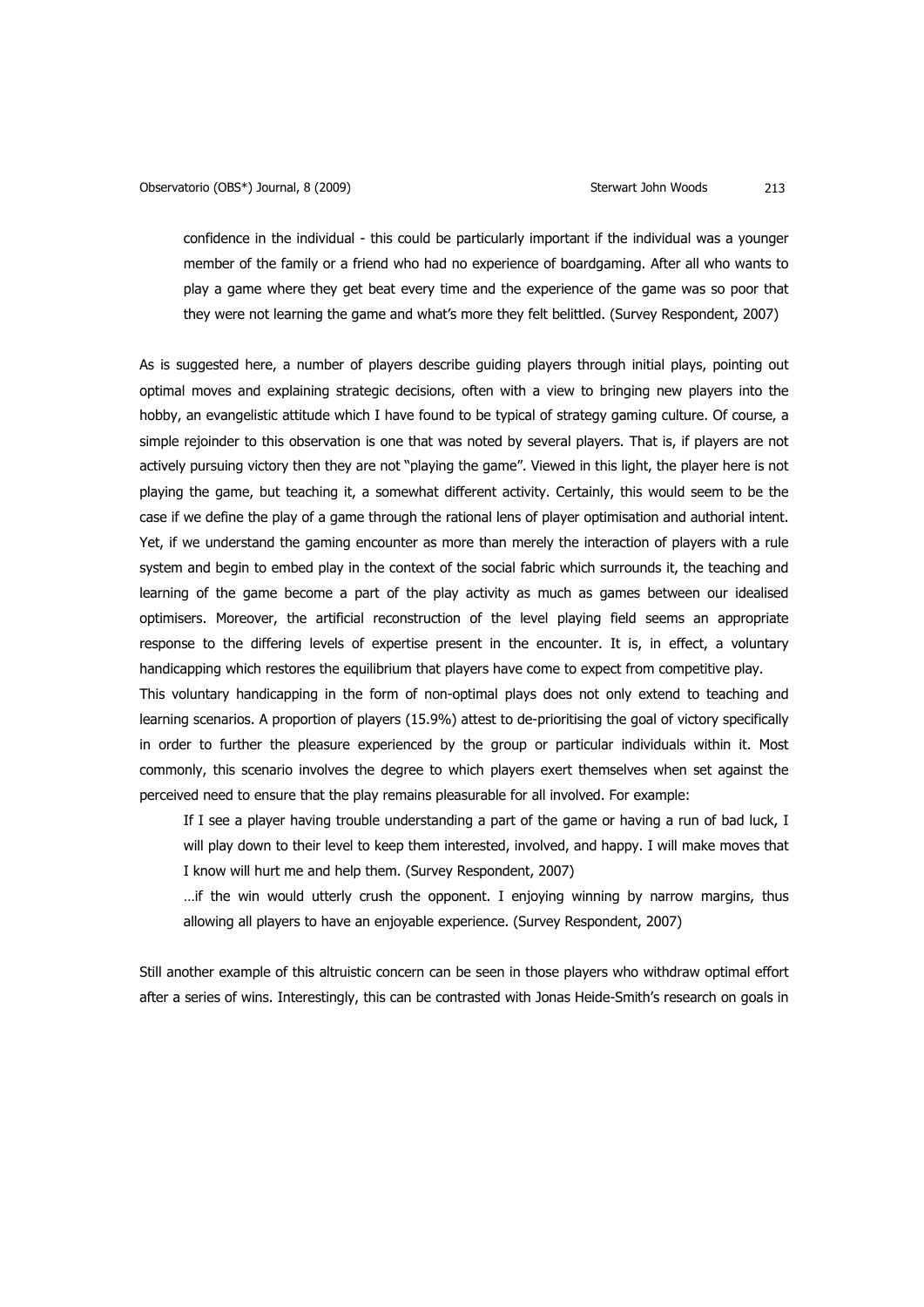physically co-located digital play where players actively assist and encourage other in the immediate social context but wherein "concerns about fairness do not extend to gamespace behaviour" (2006, p.242).

Evident in these observations is a further reminder that some, if not all, players prioritise the enjoyment of the game by all participants over the victory condition, once again suggesting a metagoal infused with a desire for social cohesion. However, the ideal that everyone should be enjoying the game equally is not the only reason that players abandon the explicit goal of the game. A number of respondents indicate that there are often game-related reasons for the withdrawal of this sustained effort. The most common of these occurs when such a pursuit is deemed futile, that is when the player feels that he or she cannot achieve the win (16.1%). In terms of more voluntary behaviours, some players use learning games as an opportunity to experiment with strategies more so than to engage completely with the endgame conditions (7.9%). Beyond this, a relatively small number of players understandably admit to playing with little enthusiasm in games they do not enjoy (3.3%), while others note that lighter, more luck-driven games do not call upon players to actively pursue victory so eagerly in order to further the play experience (6.7%). Generally, the games cited here were party games wherein the social goal of shared enjoyment is generally more explicitly recognised. Metagame-related motivations including experimental play (6.6%) and personal vendetta (3%) as a reason for setting aside the victory condition of the game were also noted, though not particularly common. Finally, of course, it must be noted that a significant percentage of players (14.9%) could not envisage a situation in which they would not be trying to win.

The picture that emerges from this data is one of players who do not share a common belief about when or where it is appropriate to set aside the pursuit of victory. If anything, the observation that 60.5% of players see self-handicapping as legitimate when given clear inequalities between players further suggests that the consideration of the social fabric and the perception of fairness is common, if not shared by all players. What is of interest to me here is the degree of awareness that the gaming encounter is not only shaped by the rules of the game, but by a set of meta-rules which are understood differently by each player. Up until now, I have largely confined my enquiries to those elements of the social metagame that shape player actions with regard to limiting their pursuit of victory. A further consideration here is the degree to which players incorporate a social metagame into their play when they are actively engaged in that pursuit.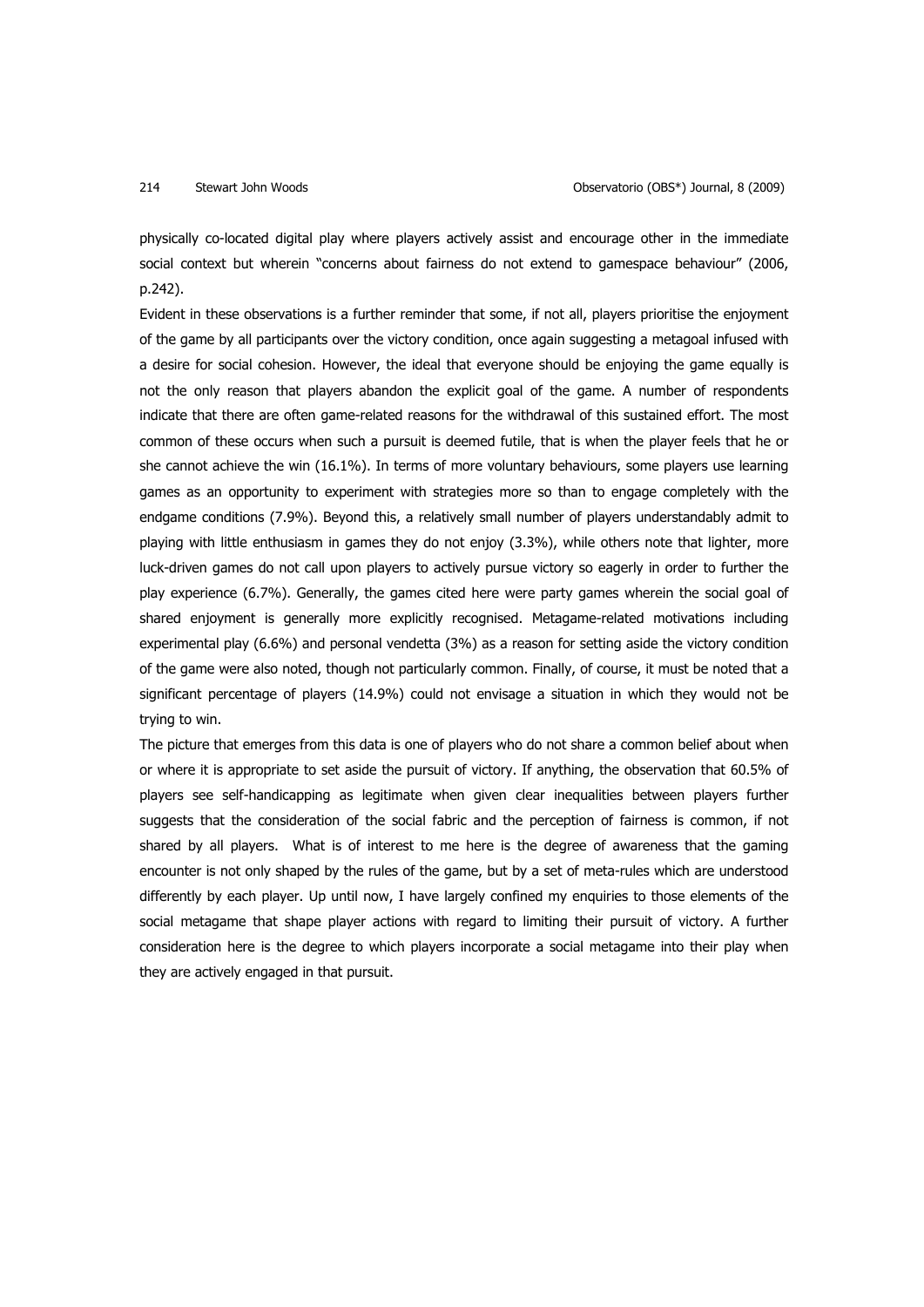### **Practiced in the Art of Deception**

Games provide many examples in which sharp dealing and an effort to obstruct others or to cause them to suffer loss is encouraged, whereas such conduct would be morally disallowed in other contexts. (Shiffri, 2007)

Once in a game there are no friends, merely resources to exploit in your pursuit of victory. (Lawrence, 2008)

It is a natural consequence of social gaming encounters that players engage in conversations which pertain both to their lives outside of the game and their positions within it. Indeed, drawing on the work of Brian Sutton Smith and his discussions of the ambiguity of play, Wright et al. note that the meaning of the video game Counter Strike is not only found in the graphical and mechanical elements which reside in the game itself but "in the social mediations that go on between players through their talk with each other" (2002). In face-to-face games this social mediation is often referred to as 'table talk', a name inherited from partner discussions in card games. Although frowned upon in more competitive environments and specifically forbidden in select games, table talk in a typical social gaming situation often includes an element of misdirection and 'kibitzing' (another term borrowed from card games which refers to the provision of unsolicited advice during play). Wei-Hwa Huang suggests four motivations for the kibitzer; those of instruction, selfishness, altruism and socialising (Vasel et al., 2006). Both misdirection and kibitzing often involve multiple layers of deception that would, perhaps, be frowned upon in a broader social context. Addressing this transformative element of the gaming encounter, players were asked whether they consider misleading others appropriate when playing. The results suggest that within the confines of the gaming encounter, such misdirection can be considered acceptable, even necessary:

Statements regarding intent should be never be taken at face value as telegraphing your moves transparently is obviously not a winning strategy. In many abstract games, intent is the only aspect of play that is hidden and this requires either complete silence regarding the game or misdirection to achieve your goals. (Survey Respondent, 2007)

57% of players surveyed were in complete agreement with the attitude of the player cited here, unequivocally agreeing with the suggestion that misleading others regarding intentions constitutes reasonable behaviour within a gaming context. Respondents typically referred to bluffing, feinting,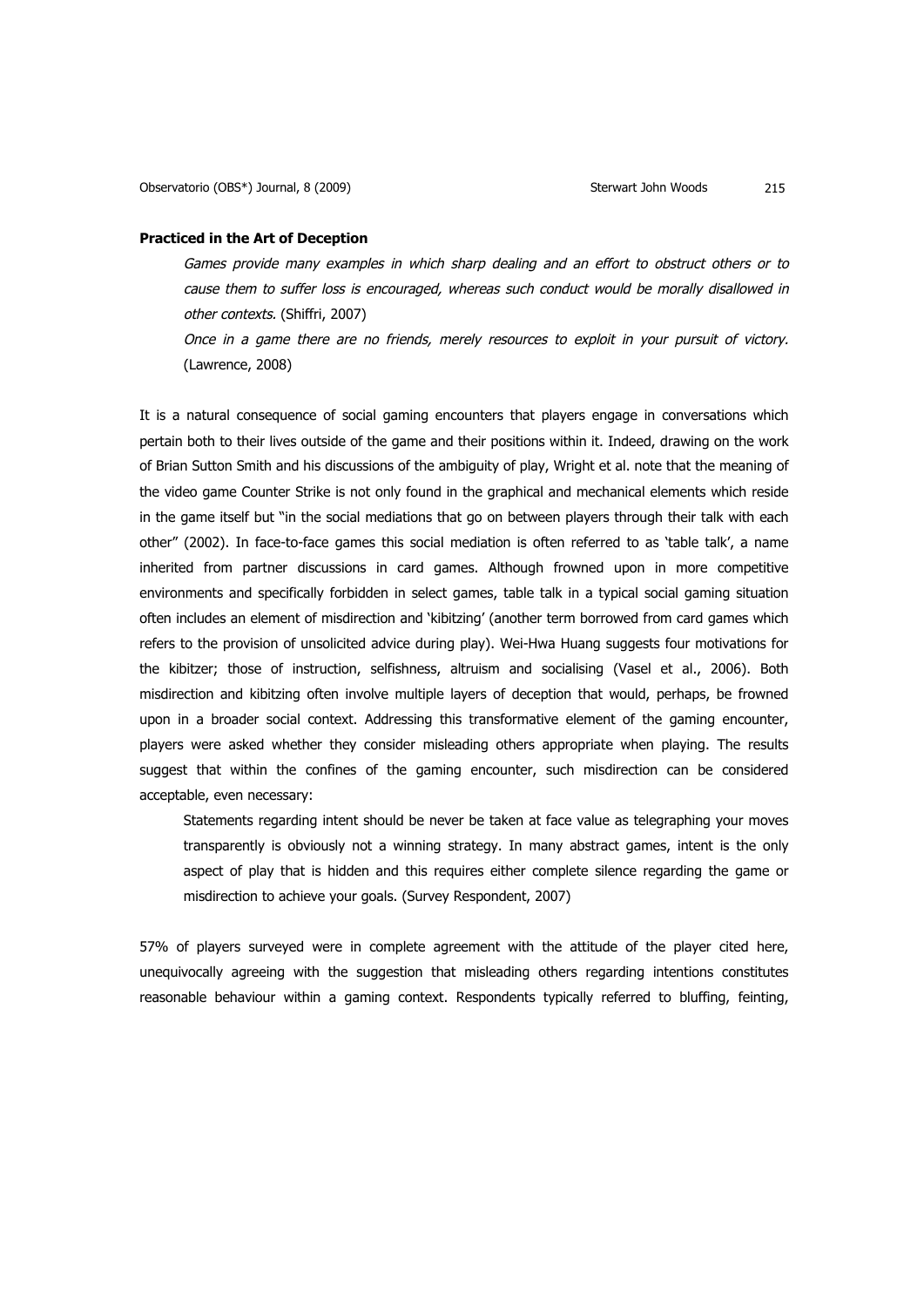distraction and misdirection as tactics that reflect a degree of gamesmanship. That is, although perhaps not explicitly encompassed by the ruleset, they are implicitly a part of the broader metagame and are often seen as valuable skills:

Deception is an important part of gaming. If players take your word so much that they fail to see that you are working contrary to it, then so be it. They had their chance. In-game deceptions such as these are different than cheating in my opinion. (Survey Respondent, 2007)

In contrast to this approach were the relatively small number of respondents who felt that misleading other players was entirely inappropriate (<4%). Finally, a significant number of players surveyed offered conditional responses to the question (38%). Of these, 83% qualified their responses as being dependent upon the type of game being played. A number of players indicated that such misdirection must be explicitly encouraged within the rules of the game, typically where they involve mechanics of diplomacy or negotiation. Most notably, however, 28% of those who offered conditional responses indicated that the decision to employ such tactics would be dependent upon the other players in the group. Understandably, reference was occasionally made to the inappropriateness of misdirection when teaching or when playing with younger players. Moreover, many respondents made reference to the degree of familiarity with the other players, citing explicit discussions or implicit understandings that dictate the degree to which such metagaming is allowed and/or appropriate:

…a lot of this relates to the fact that I play with a regular group, and we've learned about each other's general psychological approaches, and can therefore make sensible decisions about claims that other players may make. (Survey Respondent, 2007)

If I wanted to play that way, I would discuss it with my group first and make sure everyone's on the same page. There are lots of different styles of gaming interaction that can all work, as long as all the parties involved agree on that style of play. (Survey Respondent, 2007)

The context dependence and the variability of player attitudes towards this type of play style suggests that players are often involved in gaming encounters where differing implicit rulesets might be experienced by each player. Clearly then, groups who play together over a period of time form shared understandings concerning the level of metagame play, suggesting that although two groups might share a set of explicit rules in the form of the game itself, the social metagame in each situation, and hence the game being played, may differ considerably. Of course, where such rules are unambiguously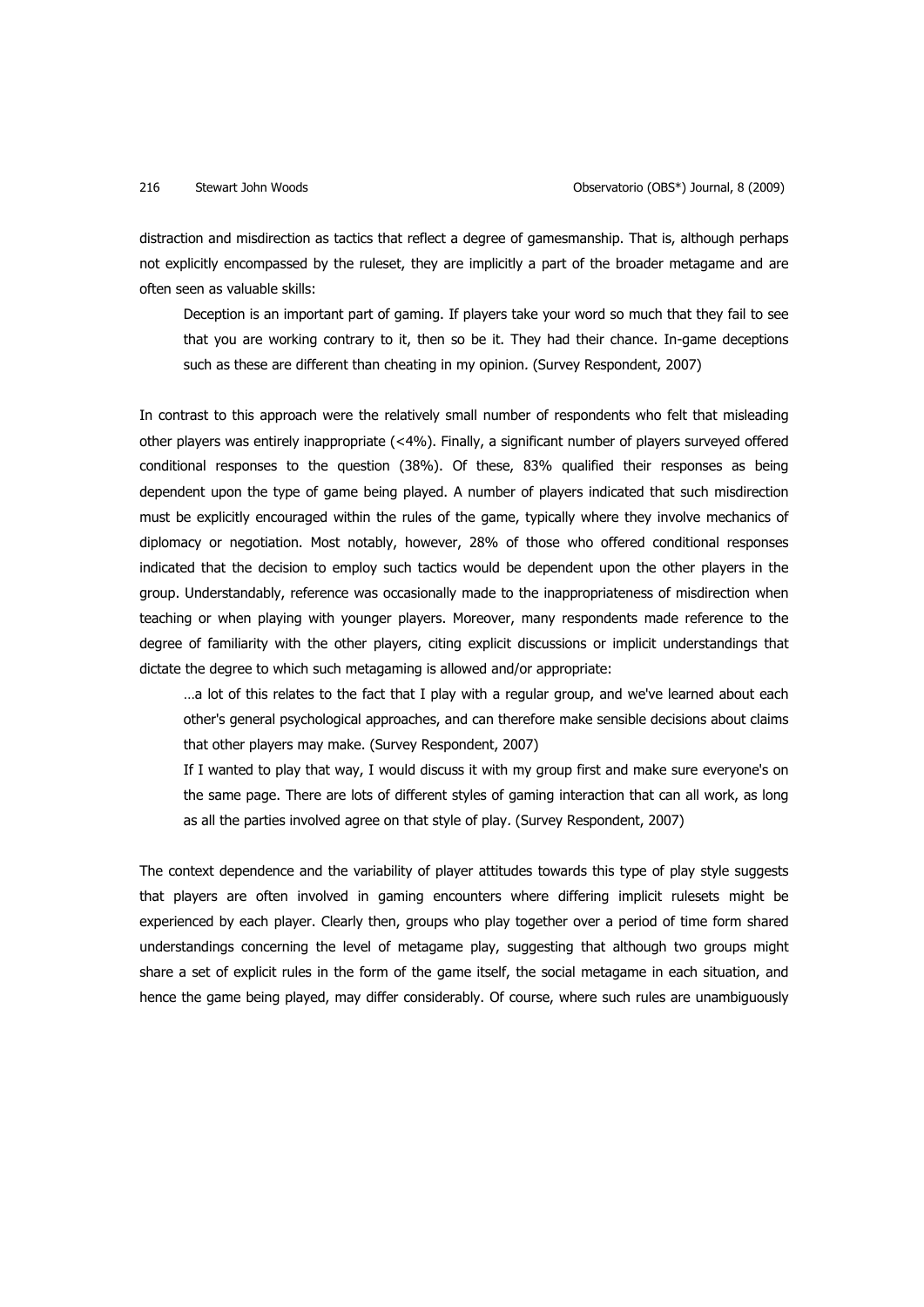codified (such as in tournament environments) these ground rules are made known to all. In more informal environments, however, differing players expectations might threaten the stability of the social encounter, suggesting again that participants are involved in the shared maintenance of this social fabric in order to maintain the integrity of the magic circle.

## **Your Cheating Heart**

Cheating has its own pleasures and gratifications and will remain an integral part of gaming culture. (Kücklich, 2004) If you cheat, we are done playing. (Survey Respondent, 2007)

I have argued in the past that any action taken in a contested multiplayer game involves, in essence, an ethical decision, since any action taken has the potential to affect other players (Woods, 2007). Nowhere is this ethical dimension more apparent than in the obligation to conform to the explicit ruleset of the game. In face-to-face games where no referee is present the implicit requirement to play by the rules demands a sense of mutual trust between players, even as the sense of competition (and the game structure itself) compels them to win during the encounter. Unlike digital games, where the procedural rules are embedded in the algorithms of the game itself, or organised sports, where the presence of an impartial umpire ensures compliance, strategy board games require that players adopt, at least partly, the lusory attitude that makes possible the play of the game. In an idealised game, players do not cheat. In the case of computer-mediated games however, the experience of the game boundary as being established by a fixed ruleset leads to a variety of understandings as to what constitutes cheating. For the small number of researchers who have touched upon this area, the common thread appears to be the perception of the cheat as an exploratory, creative player, whose undermining of the predetermined rules is evidence of the subversive potential of the medium. As Mia Consalvo has discussed at length, while players may have varying ideas as to what constitutes cheating in a digitally mediated game environment, to many, "shortcuts or code alterations are acceptable in the space of the game" because "games offer us a space where we can experience that freedom, without significant consequences" (2005). Julian Kücklich appears to share Consalvo's belief in the creativity of cheating activities, stating "authorial intention plays second fiddle to creative use of the objects created" (2004). Moreover, Consalvo sees the cheat as acquiring "gaming capitol" within the culture through the demonstration of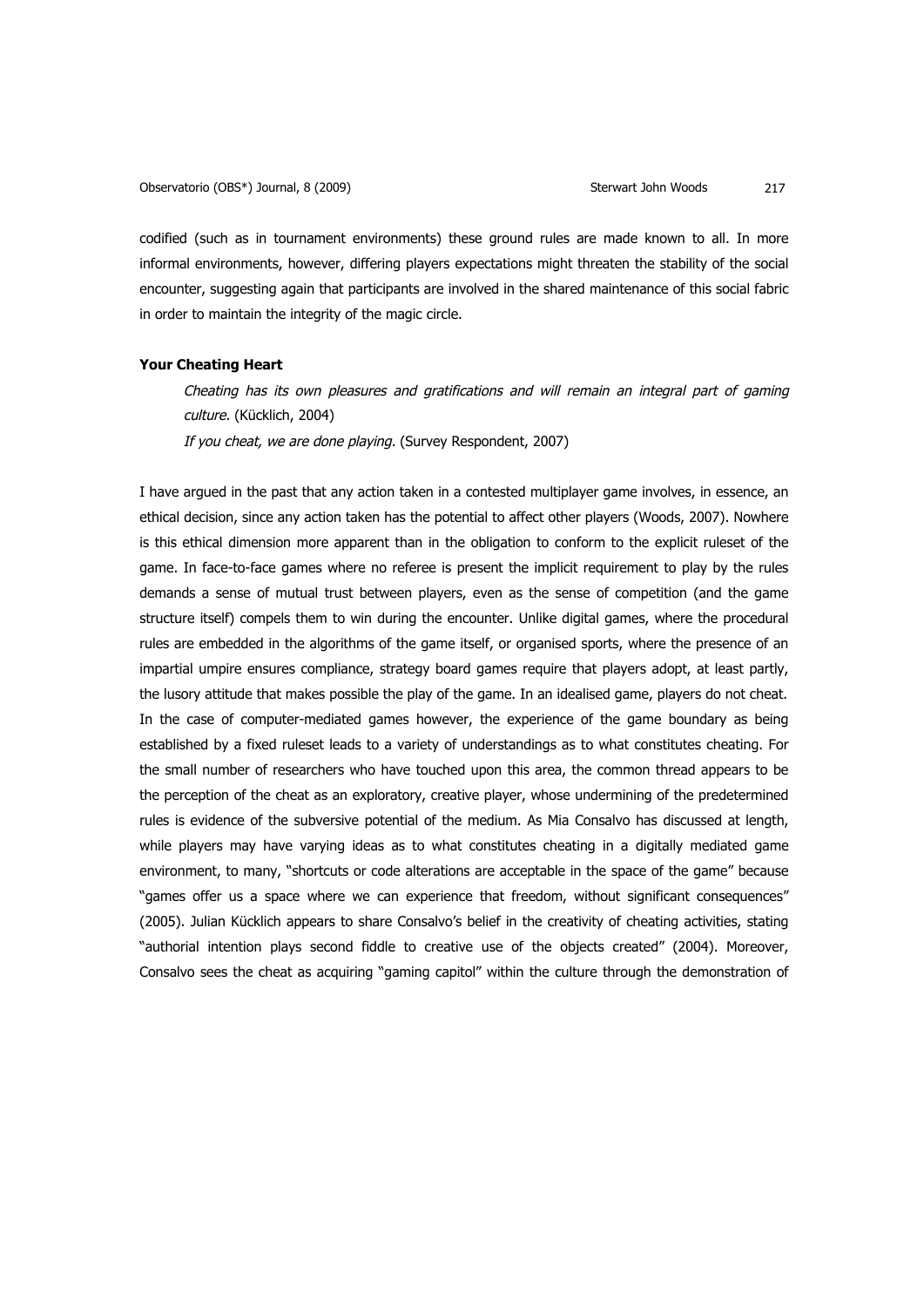knowledge. Yet, as Kafai and Fields note, the majority of work in this area is principally concerned with the consequences for the game rather than for rival players (Kafai & Fields, 2007).

In social strategy games, the physical co-location of players has a significant effect on the perception of cheating and the ethical problems attached to it. Of the players who responded to the question of their feelings regarding cheating in a face-to-face game, 97.5% expressed a deep displeasure at the thought of engaging in such an activity, or having those who did play games with them. The most common reaction was an insistence that such players would be ejected from game play and would not be entertained as participants in the future (25%). Indeed some respondents felt that cheating within the context of a social gaming environment constituted a "pathological act" suggesting "a severe social disorder". Particular emphasis in responses was also placed on the notion of mutual trust and the understanding that cheating not only disrupts the game but detracts from the enjoyment of other players. Of course, when compared with digitally mediated games an additional factor bears heavily upon a player's decision to cheat within a face-to-face game. In such games the act of cheating involves a level of intentional deception, "the conscious, planned intrusion of an illusion seeking to alter a target's perception of reality, replacing objective reality with perceived reality" (Bell, 2003). Yet whilst it is apparent from this research that some players see deception as an integral part of the play experience, the rules as codified in the printed ruleset appear to hold a far greater weight than do those of the digital game as prescribed by the algorithms which define the rules.

It is also interesting to note that the act of cheating in face-to-face games is comparatively easier than it is in digitally mediated play. At the same time, the consequences are also potentially more disruptive for the game and for the individual. Thus, the level of self-regulation demanded by the encounter in order that it be successful is far higher than is typical in digital games. The repeated assertion that players caught cheating will experience a social penalty appears to leave little room for exploring the creative potential of rule-breaking within the confines of social strategy games. In order for the social contract to remain intact, the implicit understanding that cheating is prohibited within the confines of the magic circle appears to hold significant weight in the maintenance of the integrity of the gaming encounter. While the manipulation of players through other forms of deception is not nearly so universally condemned, the disruption of game play through violation of the explicit rules seems largely to be an aberration, potentially resulting in significant consequences for the perpetrator.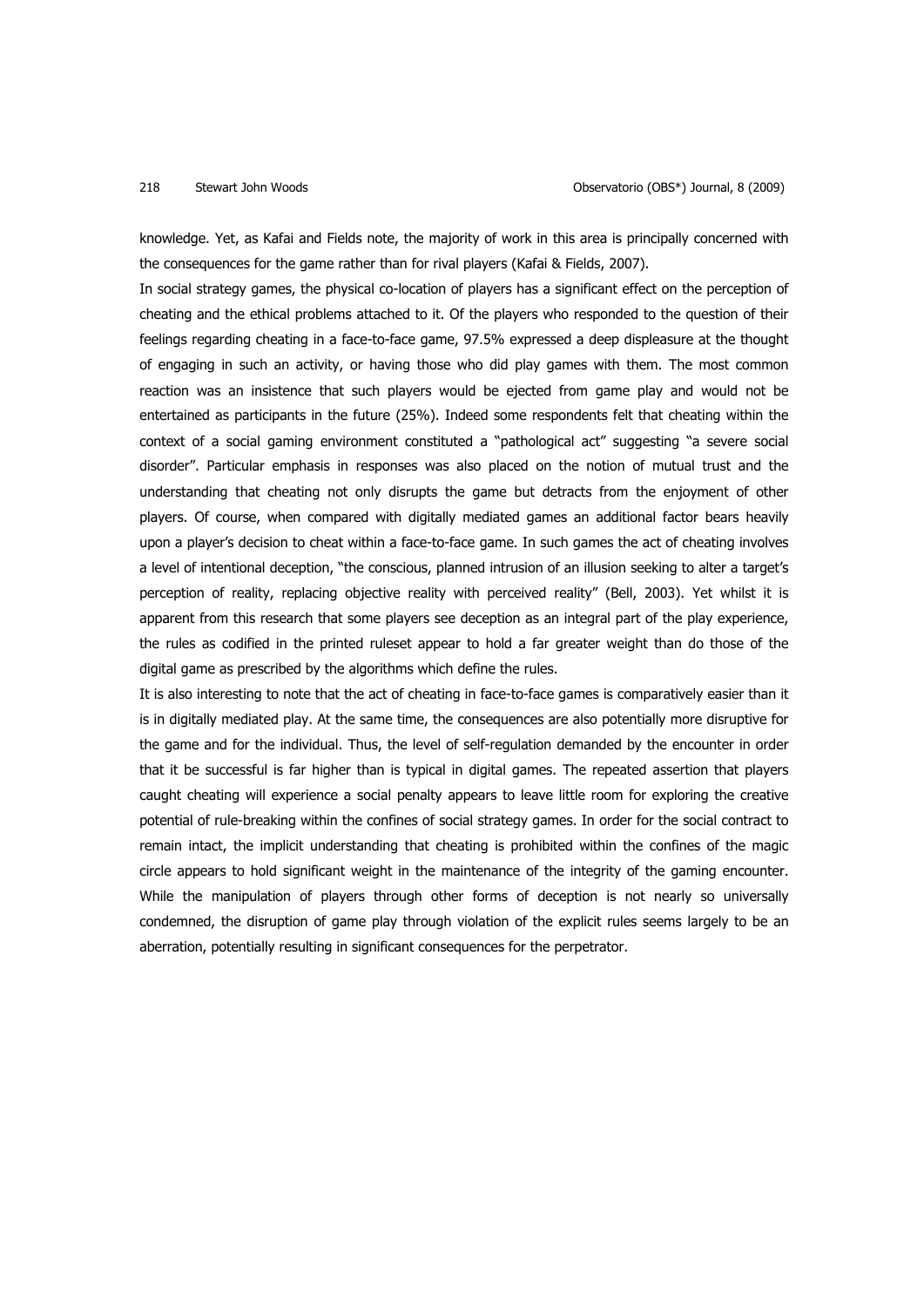## **A Social Strategy**

In this article I have touched briefly upon one area of my research, which examines the relationship between the game rules and the shared understandings of the embedded social rules which govern faceto-face play. From examining player attitudes towards higher order goals and the role of deception within the game it becomes apparent that players in a social game are constantly negotiating the perceived demands of the strategic game as defined by the rules and the social contract as determined by the context of the encounter. The combination of these two influences constitute the fluctuating rule boundaries of the magic circle as perceived by the individual player. The fragility of the magic circle that is highlighted by Huizinga and re-affirmed by Salen and Zimmerman lies here in the differences in shared perception of the implicit rules of play. For the explicit rules, there remains on the table a rulebook authored by the game designer which clarifies any incongruence in player understandings. In terms of the implicit social regularities, however, no such binding document exists, suggesting that players construct this part of the encounter 'on the fly'. When expectations of the nature of these social codes are incongruous, there exists the potential for the game to break down. Consequently, players are drawn into an ongoing metacommunicative negotiation in order to maintain both the social fabric and the integrity of the game system.

In social strategy games, where players themselves are responsible not only for the management of implicit social norms but also the functioning of the game itself, it would appear that they manage their own in-game behaviour significantly in order to achieve an approximation of fairness. Moreover, players are often conscious of a shared responsibility for the maintenance of enjoyment by all participants in the encounter. Although Heide-Smith has challenged digital game researchers to abandon the artificiality of the magic circle as a conceptual framework (2004), I have found that Huizinga's 'object to think with' retains relevance in the context of the social game when interpreted as the rule boundaries in both their explicit and implicit forms. It is interesting to note, however, that Heide-Smith sees in-game behaviour and the social context of play as being somewhat separated by incongruencies in player activities in these respective areas. It is, perhaps, a trait of digital games that the abrogation of responsibility for upholding the explicit rules of the game contributes to this perceived schism. That is, as player participation in the construction of the game world is lessened, so too is the sense of shared responsibility for player enjoyment within it. Such a conclusion is certainly supported by the problematic role of cheats and grief players in highly mediated play environments.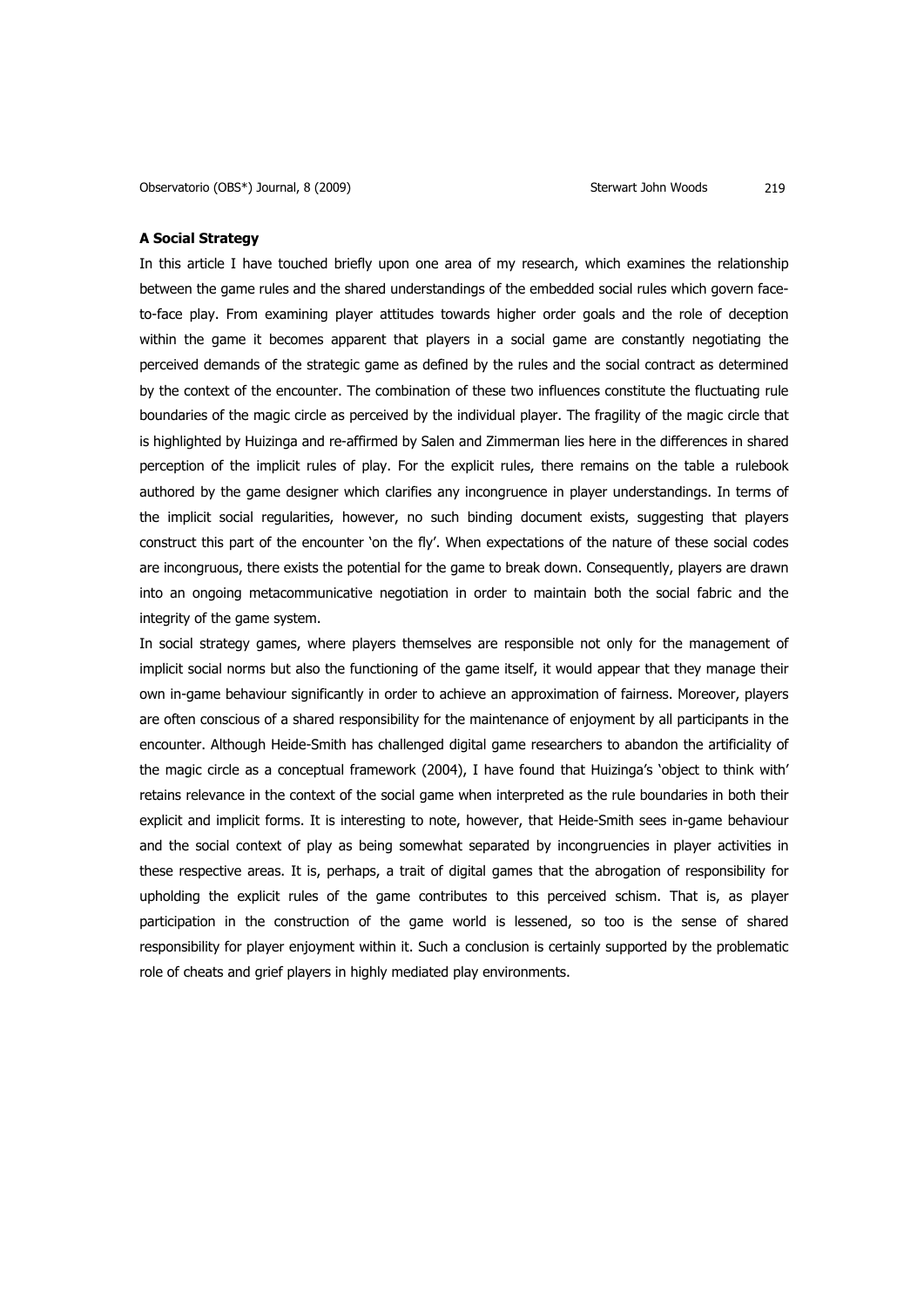To the game theorist, this apparently altruistic behaviour might be attributed to "a belief in the interdependencies of group members and expectations of reciprocity among the members" (Kollock, 1998). A further explanation for the self-regulating behaviour of players might be found in the collective social identity that coalesces around a face-to-face gaming encounter. It is interesting to note that Huizinga's assertion that play predates culture can be seen reflected in Goffman's discussion of interaction rituals:

One must look […] to the fact that societies everywhere, if they are to be societies, must mobilize their members as self-regulating participants in social encounters. One way of mobilizing the individual for this purpose is through ritual…The general capacity to be bound by moral rules may well belong to the individual, but the particular set of rules which transforms him into a human being derives from the requirements established in the ritual organization of social encounters. (Goffman, 1967, p.44-45)

The implication here, that the ritual of structured interaction brings about a collective social identity, establishes a link between gaming encounters and the performance of culture generally. If, as suggested by my research, the maintenance of the social fabric of the gaming encounter is commonly a higher order goal than those defined in the ruleset, then a direct relationship between the normative nature of gaming encounters and the broader social contract can be observed.

Although many game scholars assume the existence of such a relationship, the form of this contract has rarely been explored with any depth, perhaps due to the structuralist emphasis on digital games that has dominated the recent resurgence of ludology. My research suggests that an important element of social gaming encounters is that of self-regulation, the conscious management of behaviour in the pursuit of shared enjoyment. As contemporary ludology coalesces around the idea that there must be something shared between all games that identifies them as such, it is also worthwhile at every turn to examine what delineates differing genres/modes of games. Clearly, there are elements found in intimate gaming encounters that do not find an immediate counterpart in the digitally mediated experience. The topic of this paper serves as one example. The anonymous and transitory nature of gaming encounters in digitally mediated environments, the noticeably altered role of the transgressive player and the dependence upon code as ultimate arbitrator asks little of the participant in terms of self-regulation. As much as the transmedial nature of games holds extraordinary promise for the future of digitally mediated play, it is important to question what is being lost in translation.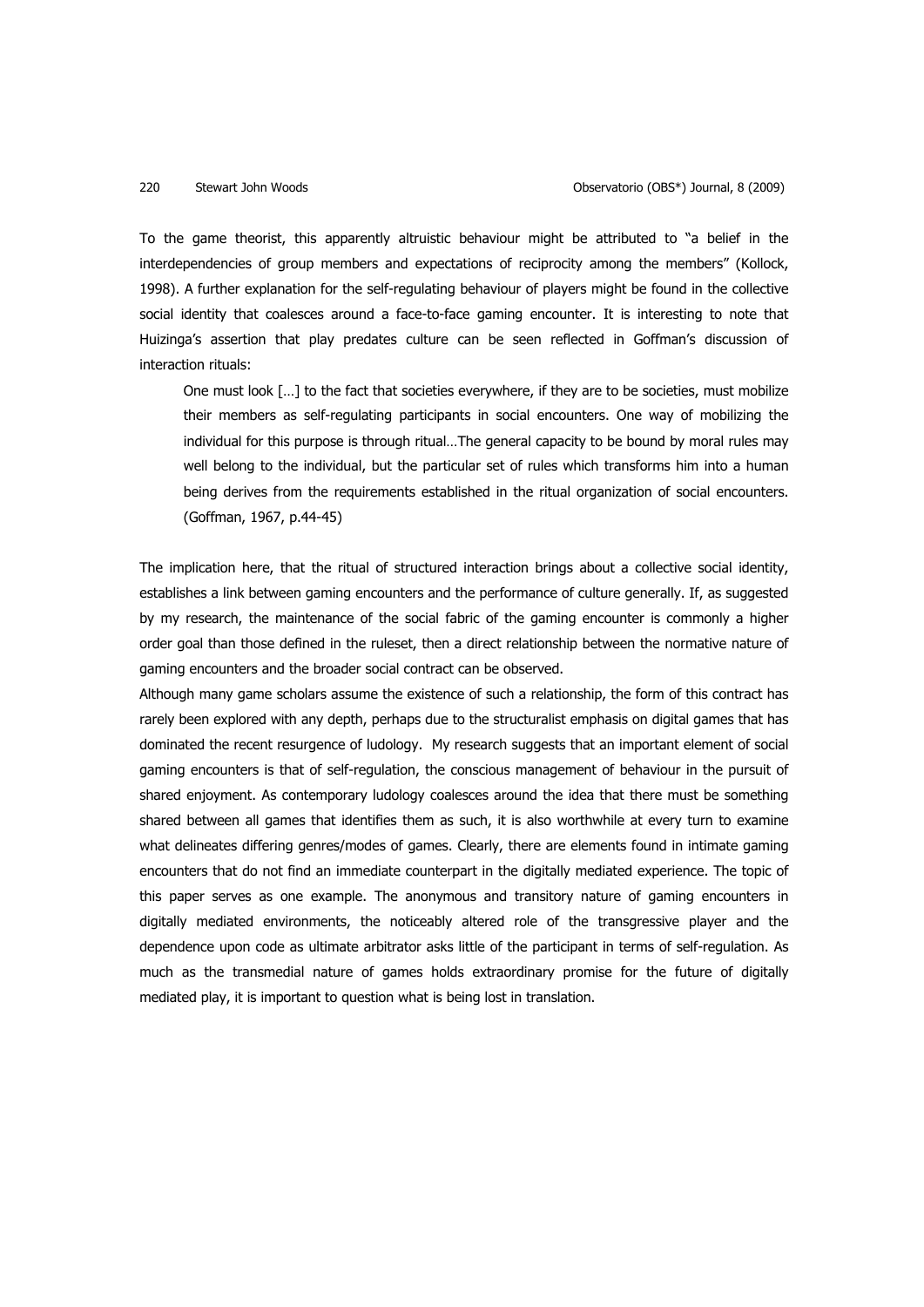## **References**

Adams, W. (2008). Re: Are You Good at Board Games? Retrieved September 12th, 2008, from http://www.boardgamegeek.com/article/2625981#2625981

Aleknevicus, G. (2008). Email Interview.

Bekoff, M. (2007). The Emotional Lives of Animals: A Leading Scientist Explores Animal Joy, Sorrow, and Empathy - and Why They Matter. Novato: New World Library.

Bell, J. B. (2003). Toward a Theory of Deception. International Journal of Intelligence and CounterIntelligence, 16(2), 244-279.

Bell, R. C. (1979). Board and Table Games From Many Civilizations. New York: Dover.

Boria, E., Wright, T., & Breidenbach, P. (2002). Creative Player Actions in FPS Online Video Games: Playing Counter-Strike. Game Studies: The International Journal of Computer Game Research, 2(2).

Caillois, R. (1961). Man, Play, and Games. New York: Free Press.

Carpenter, C. R. (1934). Field Study of the Behavior and Social Relations of Howling Monkeys. Comparative Psychology Monographs, 10(2), 1-168.

Consalvo, M. (2005). Rule Sets, Cheating, and Magic Circles: Studying Games and Ethics. International Review of Information Ethics, 3, 7-12.

Crawford, C. (1982). The Art of Computer Game Design. Washington State University.

Friend, C. (2006). Social Contract Theory. Retrieved August 15th, 2006, from http://www.iep.utm.edu/s/soccont.htm

Goffman, E. (1961). Fun in Games. Encounters: Two Studies in the Sociology of Interaction. (pp. 15-81). Indianapolis: Bobbs-Merrill.

Goffman, E. (1967). On Face-Work: An Analysis of Ritual Elements in Social Interaction. Interaction Ritual: Essays on Face-to-Face Behaviour. (pp. 5-45). New York: Anchor Books.

Heide Smith, J. (2004). Playing Dirty: Understanding Conflicts in Multiplayer Games. Paper presented at the the Association of Internet Researchers Conference, University of Sussex.

Heide Smith, J. (2005). The Aesthetics of Antagonism. Paper presented at the Aesthetics of Play Conference, Bergen.

Heide Smith, J. (2006). Plans and Purposes: How Videogame Goals Shape Player Behaviour. I.T. University of Copenhagen, Copenhagen.

Kafai, Y. B. & Fields, D. A. (2007). Stealing from Grandma or Generating Cultural Knowledge? Contestations and Effects of Cheats in a Tween Virtual World. Paper presented at the Situated Play: DiGRA 2007 Conference, Tokyo.

Kollock, P. (1998). Social Dilemmas: The Anatomy of Cooperation. Annual Review of Sociology, 24, 183-214.

Kücklich, J. (2004). Other playings: Cheating in Computer Games. Paper presented at the Other Players Conference, Copenhagen.

Lawrence, J. C. (2008). Re: Games and Morality: A Question in Two Parts. Retrieved July 3rd, 2008, from http://www.boardgamegeek.com/article/2097064#2097064